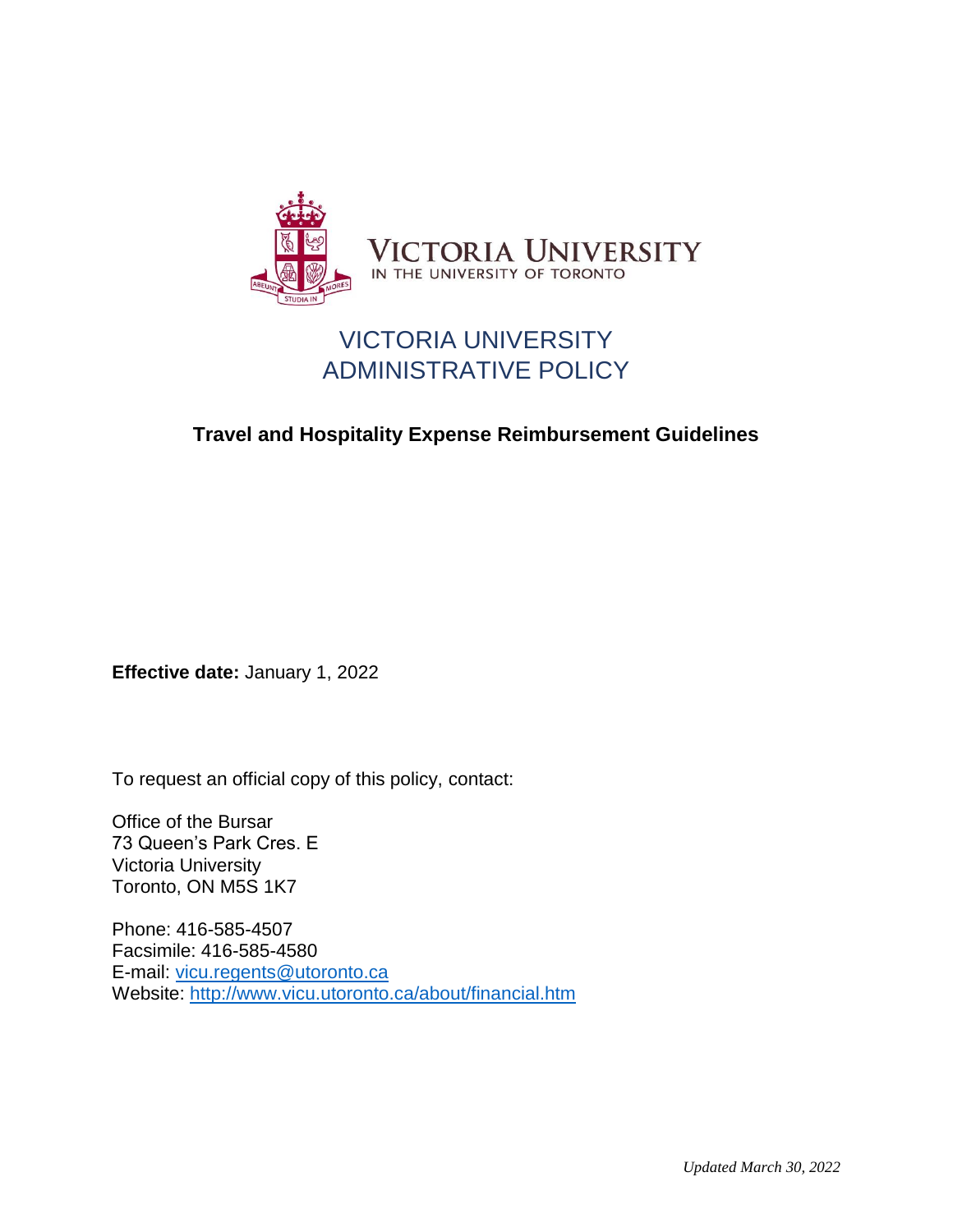Victoria University is subject to the *Broader Public Sector Accountability Act, 2010*. All expenses incurred on behalf of the University must reflect prudent and economical use of University's resources, and good judgment, and be defensible to an impartial observer. This guideline applies to employees and non-employees who have incurred expenses while conducting University business.

# **POLICY**

Victoria University follows the University of Toronto travel reimbursement guidelines which are found here: [http://finance.utoronto.ca/policies/gtfm/travel-and-other](http://finance.utoronto.ca/policies/gtfm/travel-and-other-reimbursable-expenses/travel-and-other-reimbursable-expenses-policies-and-guidelines/)[reimbursable-expenses/travel-and-other-reimbursable-expenses-policies-and](http://finance.utoronto.ca/policies/gtfm/travel-and-other-reimbursable-expenses/travel-and-other-reimbursable-expenses-policies-and-guidelines/)[guidelines/](http://finance.utoronto.ca/policies/gtfm/travel-and-other-reimbursable-expenses/travel-and-other-reimbursable-expenses-policies-and-guidelines/)

# **REIMBURSEMENT**

# **Transportation (Air/Rail)**

Travellers should request the lowest available fare at time of booking. Please note that the lowest available fare often is lower than the economy rate, but the traveller should take into consideration that such low fares may have restrictions such as being nontransferable or non-refundable.

Original receipts are required to support air/rail travel. In addition, while a boarding pass is not required, other acceptable documentation must be provided in a claim as proof of air/rail travel, such as a hotel bill, taxi/transit receipts to/from the airport/train station, or certificate of conference attendance. Note that granting agencies (such as SSHRC) might have their own policies on the requirement for boarding passes etc.)

# **Personally owned vehicle**

The kilometrage rate allowed for use of a personally owned automobile while on approved University business is 57 cents per kilometre. This allowance is intended to cover all automobile operating costs, including gasoline, insurance, repairs and maintenance and tolls (maximum kilometre that can be charged is 500 Km, round trip)

# **Car rental**

The standard is a mid-size car. Request the lowest available rate at the time of booking. The original receipt required is the customer copy of the rental agreement, account statement, invoice and receipts for gasoline purchases.

#### **Accommodation**

The standard for accommodation is a single room with a private bath in a business class hotel. Use of luxury accommodation will not be reimbursed. The original receipt required is the detailed statement of guest charges from the host establishment. If personal travel is combined with business travel then only the business component of the accommodation is reimbursable.

The traveler should choose an airfare that doesn't pose unreasonable hardship and/or provides the necessary itinerary to fulfill business requirements. For example, if the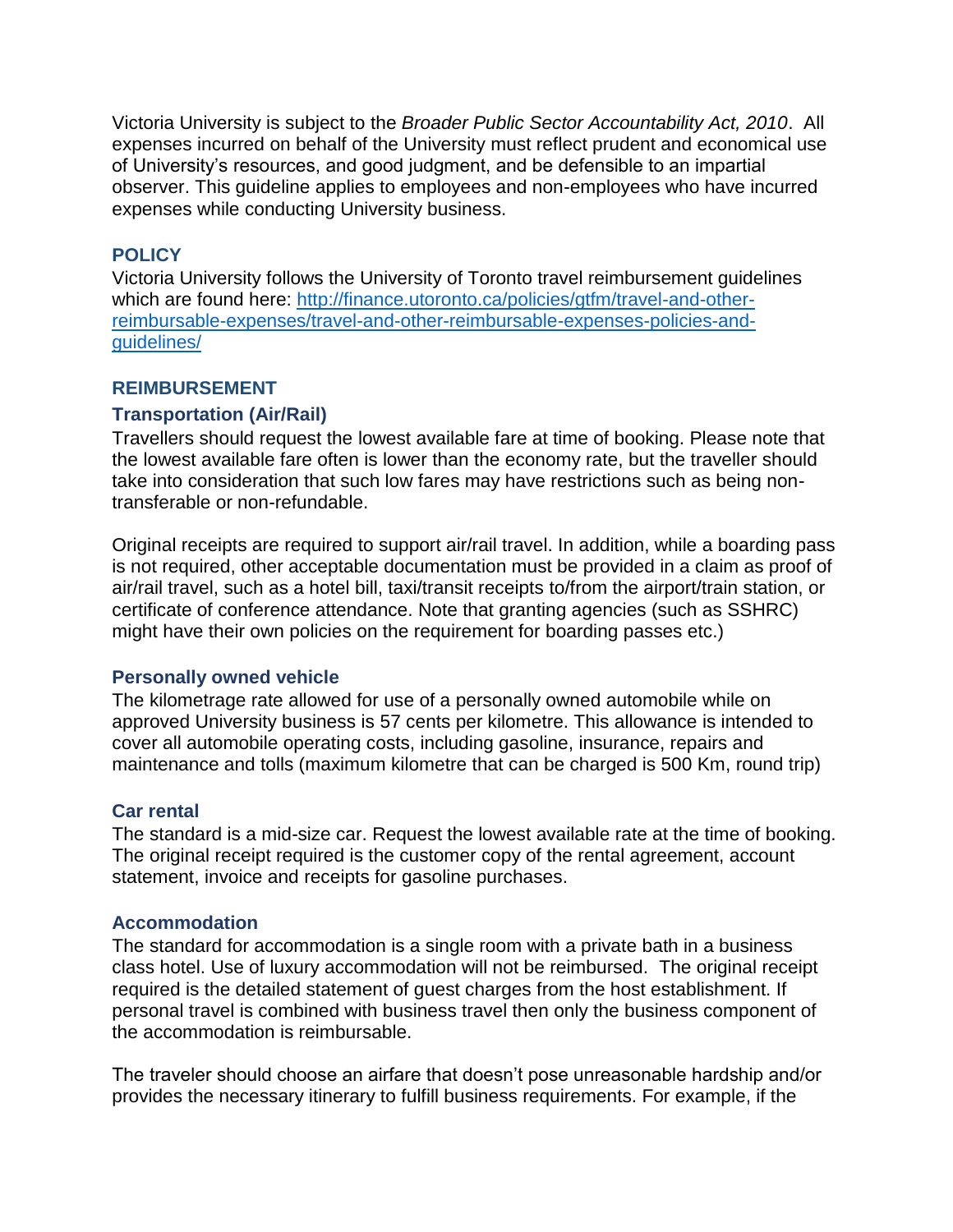conference ends at 4pm, it is expected that your departing flight will be on that day, if possible, and no additional night stay will be reimbursed.

### **MEALS**

Actual costs, or a per diem allowance, may be claimed for meals on a Victoria University business related trip/event. The business purpose should be indicated on the expense claim. Only reasonable food and alcohol consumption is reimbursable. Actual costs are subject to maximums per person outlined in **Appendix A.**

#### **Per diem**

A per diem allowance may be claimed in lieu of actual costs. The per diem should be claimed only when meal costs are incurred and only while on University business, or during travel for University business.

The meal per diem allowance is not available where meals are included as part of another reimbursable item, i.e.:

- transportation charge meal as a part of travel For example, a traveller who begins or ends travel midway through the day should not claim the full daily allowance.
- conference fees
- accommodation

A fixed allowance covering meals and incidental expenses (e.g. gratuities for housekeeping and bellhops, etc.) may be claimed, without receipts, in lieu of specific expense reimbursement, as follows:

|                                 | Canada      | International |
|---------------------------------|-------------|---------------|
| <b>Breakfast</b>                | \$15.00 CAD | \$20.00 CAD   |
| Lunch                           | \$20.00 CAD | \$25.00 CAD   |
| <b>Dinner</b>                   | \$45.00 CAD | \$55.00 CAD   |
| <b>Total daily</b><br>allowance | \$80.00 CAD | \$100.00 CAD  |

For long-term travel in excess of 30 consecutive days in one location, the meal allowance rates will be reduced to 75% of the applicable per diem rate.

# **Business Hospitality**

Hospitality: The provision of a reception offering refreshments and meals to guests of the University. Refreshments refer to beverages and light snacks. Alcoholic beverages are subject to provisions of the granting agencies and the maxima presented in **Appendix A**.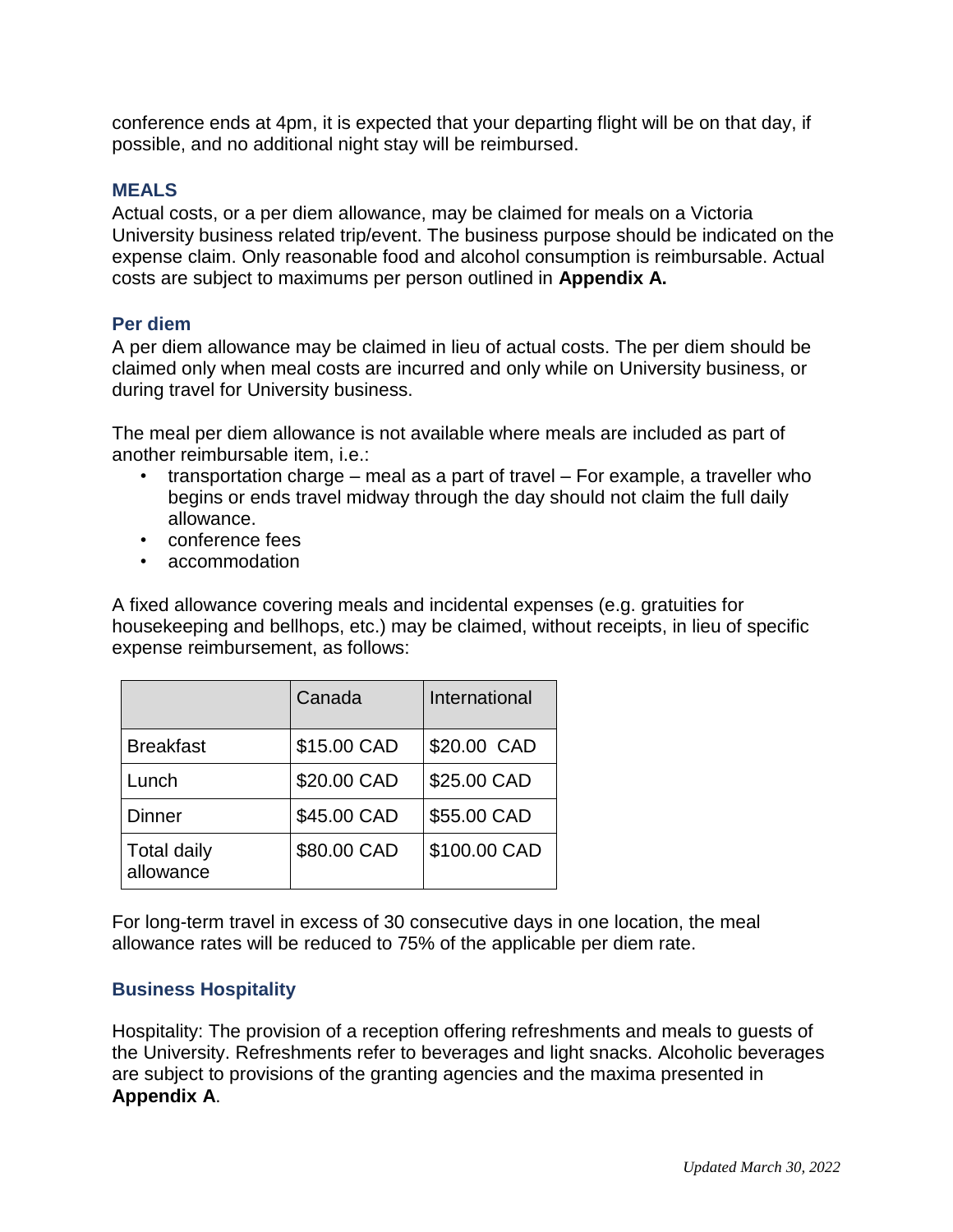Functions should minimize costs but be consistent with the following:

- the status or rank of the guest(s);
- the number of persons attending; and
- the circumstances

**Appendix A** (Meal Allowance for Hospitality) sets out maximum per person limits which must be used in planning all hospitality functions. In particular, the maximum per person cost limits for any form of hospitality may only be exceeded in unusual and non-recurring circumstances and must have the prior approval of the President or designate

Business entertainment of non-University employees should be limited to the cost of meals and beverages furnished in a hotel dining room or restaurant of an equivalent quality.

Employees will be reimbursed for business related meals (must meet criteria outlined in **Appendix B** below)when dining with other employees on a business trip, conference, reward, recognition or other appropriate business purpose subject to the maximum outlined in **Appendix A** below. In such cases, the most senior university employee attending should pay for the meal. The names of the individuals, or the group, in attendance must be indicated on the claim.

Example of Acceptable Standards for entertaining: a Guest Lecturer or candidate for a position for dinner:

Participants: guest, host, and up to 4 other participants (e.g. other faculty whom the guest wishes to meet with or who can best contribute to the conversation) Price Point Examples:

- Meal: \$50 (approximately) per person (including tax and gratuities)
- Bottle of Wine: \$60 maximum (4-5 glasses per bottle) (include tax and gratuities)

In this example assuming 4 people attended the maximum reimbursable amount would be \$360 (\$90 x 4) (See **Appendix A** for the set breakfast, lunch, dinner and reception amounts)

It is the host's responsibility to choose an appropriate restaurant, keep the number of attendees reasonable, and manage the consumption of alcohol.

Exceptional circumstances for events exceeding these amounts outlined in Appendix A **must** be justified in writing and approval obtained from the President or designate prior to the event. Claimants are liable to reimburse the University for amounts in excess of allowable limits as stated in the guidelines.

To claim expenses, please follow these procedures:

- 1. Please fill out the [Victoria University form for reimbursement.](http://www.vicu.utoronto.ca/Assets/VICU+Digital+Assets/Victoria+University/VICU+Digital+Assets/Financial+Services/ExpenseReport.xlsx?method=1) "Expense Claim"
- 2. Submit the expense form along with the supporting original receipts and the appropriate authorizing signature to the Finance Office for reimbursement.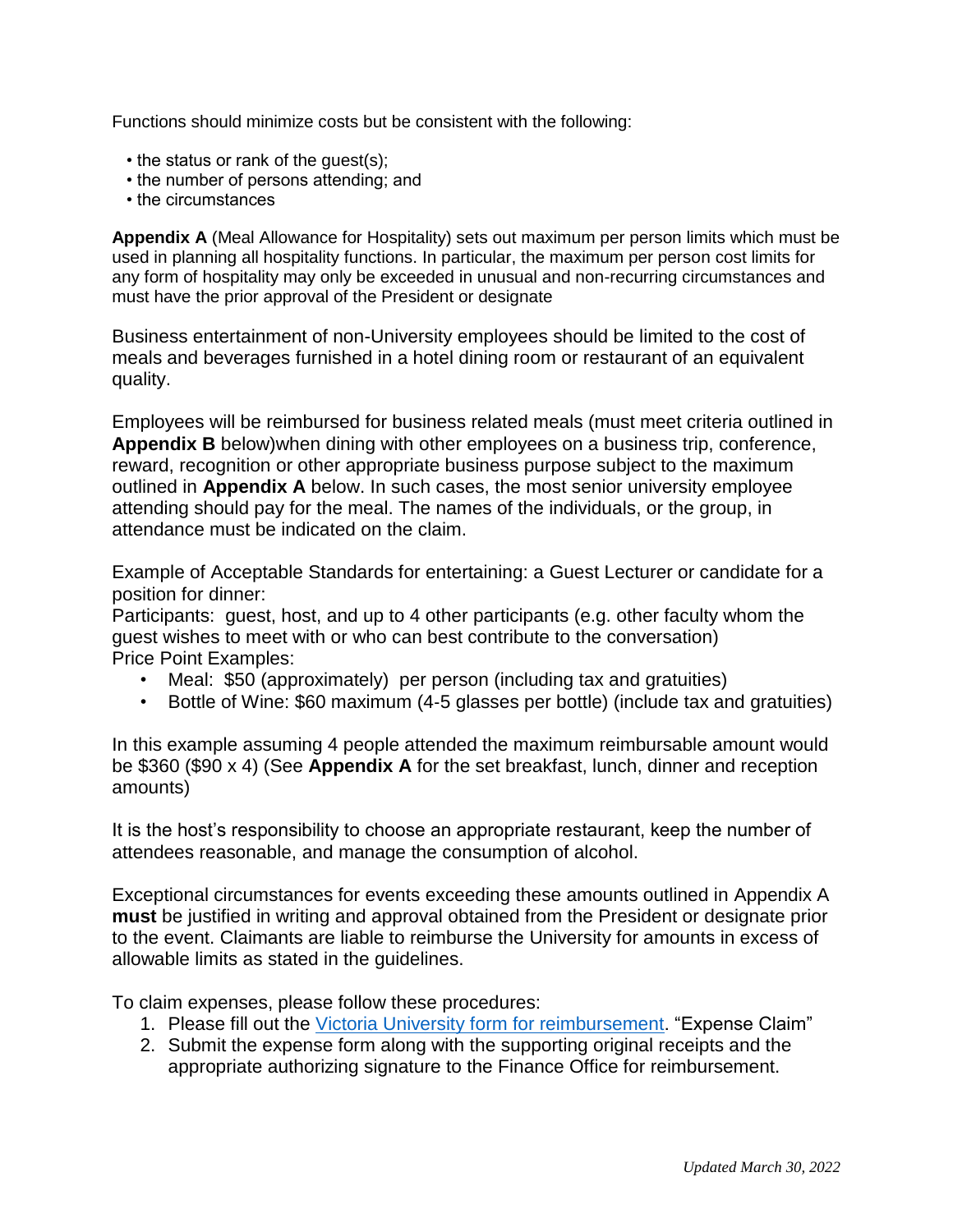3. Please note that one up approval of person outlined in **Appendix B** part a) is required and the most senior person in attendance should be making the claim and all attendees disclosed in the details of the submission.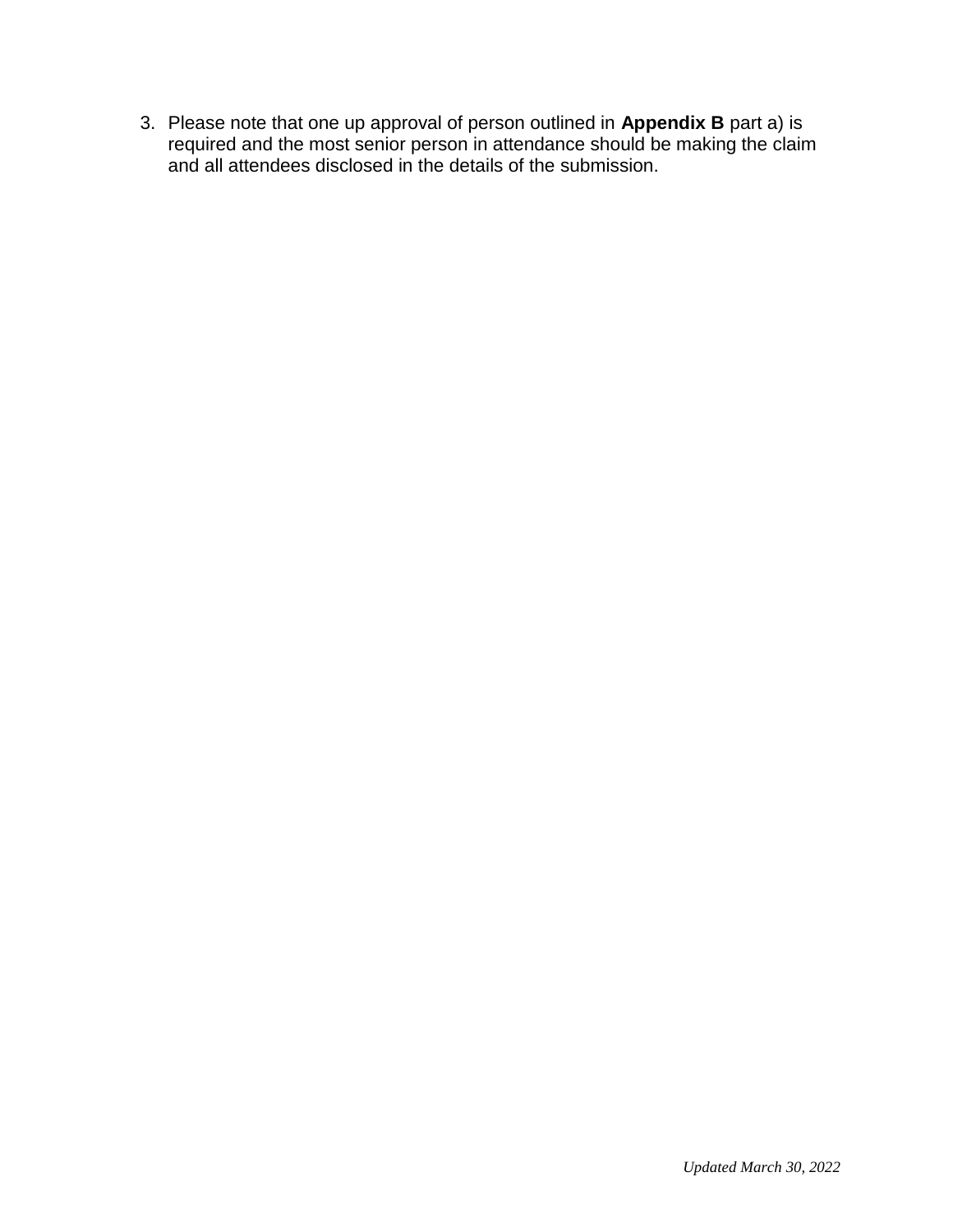# **APPENDIX**

# **APPENDIX A**

Meal Allowance for Hospitality Maximum per Person Cost (\*\*must be supported by receipts)

Breakfast: 2 times Per Diem meal allowance Lunch: 3 times Per Diem meal allowance Dinner: 2 times Per Diem meal allowance Reception: See table below

Using Current Set Per Diem the Hospitality Maximum per Person Cost all in (including alcoholic refreshments).

|                  | Canada          | International   |
|------------------|-----------------|-----------------|
| <b>Breakfast</b> | \$30.00 CAD     | \$40.00 CAD     |
| Lunch            | \$60.00 CAD     | \$75.00 CAD     |
| Dinner           | \$90.00 CAD     | \$110.00 CAD    |
| Reception        | See above rates | See above rates |

# **APPENDIX B**

# **Recipients of Hospitality**

# **1) Employees**

The following limitations are applied in regard to hospitality for University employees.

- a) All hospitality expenses such as beverages, meals, tours or other entertainment is only to be provided to employees who act as host to guests of Victoria University. This responsibility is normally assumed by the President, the Principals, the Bursar, the Executive Director of Alumni Affairs and Advancement, the Chief Librarian, Registrar, and the Dean of Students. Other employees hosting guests must be approved by the budget holder in advance of the event.
- b) Non-Alcoholic beverages may be offered to employees required to work through "breaks" otherwise called "coffee breaks", when justified by their immediate supervisor. Such hospitality should be restricted to occasions of a formal nature where the dispersal of participants during a break period is not desirable. Managerial discretion and due regard for economy should be used in identifying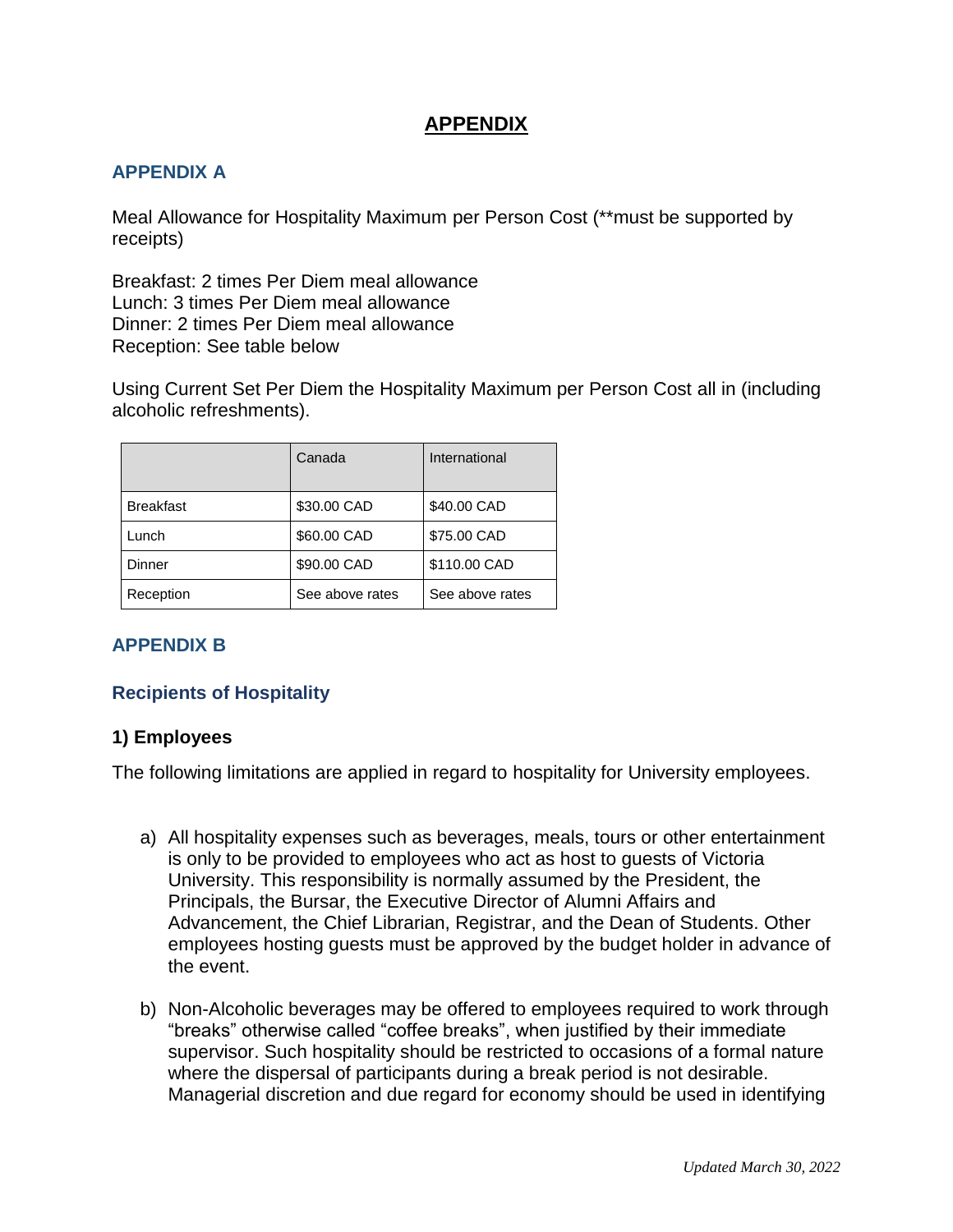such occasions and in ensuring that hospitality is not offered during meetings of close colleagues working together on a regular basis; Such events should be authorized by budget holders in advance.

- c) Refreshments, meals or both may be offered to employees who participate in work sessions extending over meal hours or beyond normal work hours and in accordance with existing collective agreements This type of expense should be approved by the persons mentioned in part a) above;
- d) Hospitality may be extended on behalf of the University when employees participate in meetings, to plan program-oriented work, in technical advisory committee meetings, or in departmental conferences; or when employees attend functions at which there are guests who are not employees with the understanding that the numbers or employees must not exceed the number needed to conduct University business; Such events must be approved in advance by the budget holder.
- e) Where alcoholic beverages are provided, a limit of one beverage per person will be reimbursed. If a bottle is purchased, it is assumed that one bottle serves 4 people and the maximum amount reimbursable for one bottle is approximately \$60; Charges in excess of these limits will not be reimbursable.
- f) Expenses related to planning business meetings (ex. retreats) held off campus for University employees must be pre-approved by the President;
- g) Allowable expenses for receptions on the retirement of an employee and to recognize the attainment of long years of service with the University as established in Victoria University's Gift Policy.

# **2) Other Persons/Events**

Hospitality may be extended on behalf of the University on the following occasions:

- a) When discussions on official matters are held with persons who are not University employees, including interviews with persons who are being considered for recruitment at the University, senior administrators of other universities, industry, public interest groups, seminars, or during special events such as events such as public openings;
- b) When persons visiting Canada as official representatives of universities , national or international organizations who are involved in activities related to those of Victoria **University**
- c) When the University sponsors formal conferences, and where other universities or external bodies are represented;